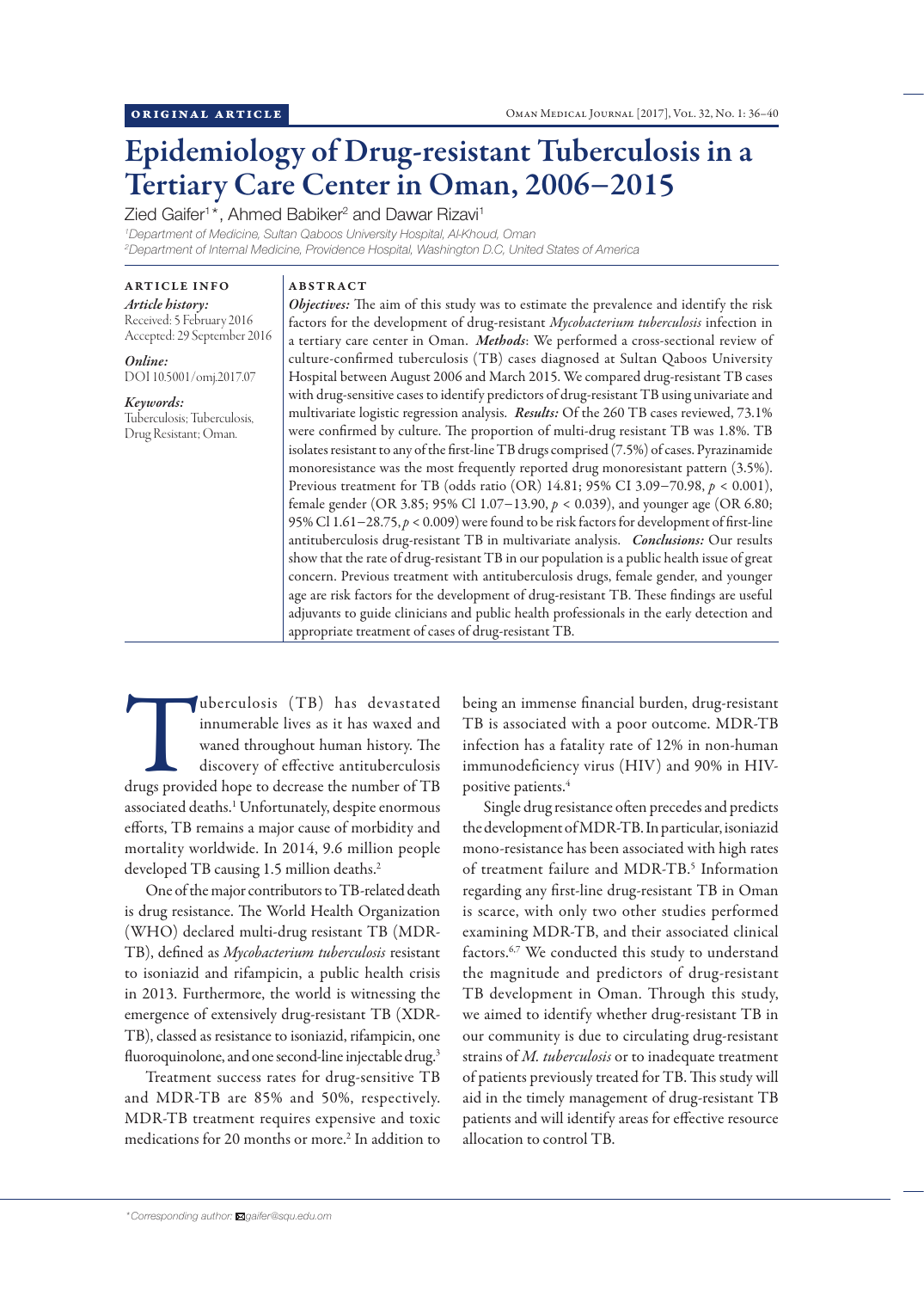## METHODS

We performed a cross-sectional study of patients with *M. tuberculosis* infection between August 2006 and March 2015, admitted to Sultan Qaboos University Hospital (SQUH), a tertiary care center in Oman. We collected data from all patients who received treatment for TB from the hospital's electronic medical records: only culture-confirmed cases of *M. tuberculosis* infections were included in the analysis [Figure 1]. Patients were included only if they had culture-positive *M. tuberculosis* with available TB drug susceptibility tests results for at least isoniazid and rifampicin. In patients with multiple positive TB cultures, only the first positive culture was included. *M. tuberculosis* culture and drug susceptibility testing were performed for first-line drugs (isoniazid, rifampicin, ethambutol, and pyrazinamide) using the automated Mycobacterium Growth Indicator Tube (MGIT 960 system; BD Diagnostics, Sparks, MD, USA).8 All cultures were grown at the Central Public Health Laboratory (CPHL), the national TB reference laboratory of the Ministry of Health of Oman.

We adopted the WHO definitions of drugresistant TB. We defined monoresistant TB as an *M. tuberculosis* infection resistant to a single antituberculosis drug, MDR-TB as resistant to both isoniazid and rifampicin, and poly-resistant TB as resistant to more than one anti-tuberculosis drug (other than the combination of isoniazid and rifampicin).9,10

To identify the risk factors associated with the development of drug-resistant TB, we compared



Figure 1: Flow chart of tuberculosis cases diagnosed at Sultan Qaboos University Hospital between August 2006 and March 2005.

Table 1: Pattern of tuberculosis (TB) drug resistant cases (N = 173) at Sultan Qaboos University Hospital between August 2006 and March 2015.

| TB drug                                             | <b>TB</b> resistant isolates<br>$n(\%)$ |
|-----------------------------------------------------|-----------------------------------------|
| Isoniazid mono-resistant                            | 3(1.7)                                  |
| Rifampicin mono-resistant                           | 1(0.6)                                  |
| Pyrazinamide mono-resistant                         | 6(3.5)                                  |
| Ethambutol mono-resistant                           | 0(0)                                    |
| Isoniazid plus rifampicin<br>(multi-drug resistant) | 3(1.7)                                  |

drug-resistant and drug-sensitive TB cases. Categorical variables were compared using chisquare and Fisher's exact tests. Wilcoxon rank sum test and Student's *t*-test were used to compare continuous variables. A logistic regression model was used to conduct multivariable analysis to compute the odds ratio (OR) between cases of drug-resistant TB and drug-sensitive TB adjusting for confounding covariates.

We used STATA 12 software (StataCorp. 2013, Texas, US) for the data analysis. The Sultan Qaboos University Ethics Committee reviewed and approved the study.

## RESULTS

From August 2006 to March 2015, there were 260 patients with TB admitted to SQUH. One hundred and ninety (73.1%) patients had cultureconfirmed *M. tuberculosis* infection with isoniazid



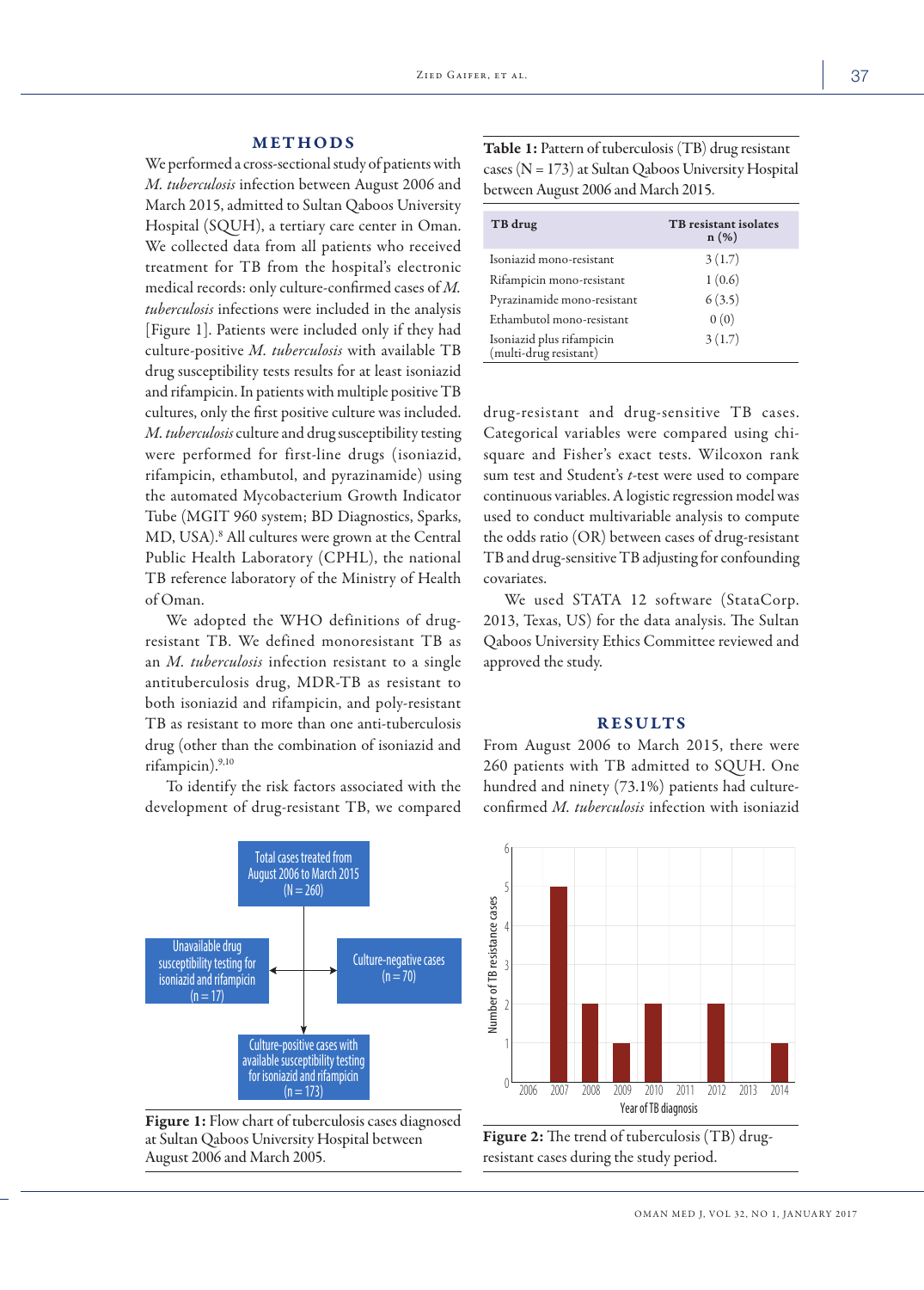| <b>Characteristics</b> | TB drug-sensitive,<br>$n = 160$ | TB drug-resistant,<br>$n = 13$ | <b>OR</b> | 95% CI         | <i>p</i> -value |
|------------------------|---------------------------------|--------------------------------|-----------|----------------|-----------------|
| Female                 | 53(33.1)                        | 8(61.5)                        | 3.23      | $1.01 - 10.35$ | 0.039           |
| Age, years             |                                 |                                |           |                |                 |
| $Mean+SD$              | $41 + 19$                       | $30 + 21$                      | ۰         | ۰              | 0.068           |
| Median (IQR)           | $36(25-57)$                     | $26(17-45)$                    | ۰         | ٠              | ٠               |
| $0 - 19$               | 13(8.1)                         | 4(30.8)                        | 5.02      | $1.36 - 18.57$ | 0.008           |
| $20 - 39$              | 75 (46.9)                       | 5(38.5)                        | 0.70      | $0.22 - 2.26$  | 0.559           |
| $40 - 59$              | 35(21.9)                        | 1(7.8)                         | 0.30      | $0.04 - 2.37$  | 0.226           |
| > 60                   | 37(23.1)                        | 3(23.1)                        | 0.10      | $0.26 - 3.81$  | 0.997           |
| Omani                  | 142(88.8)                       | 12(92.3)                       | 1.52      | $0.19 - 12.40$ | 0.693           |
| <b>Smokers</b>         | 36(22.5)                        | 1(7.7)                         | 0.29      | $0.04 - 2.28$  | 0.210           |

| Table 2: Demographic characteristics of patients with culture-positive drug-sensitive and drug-resistant TB. |  |  |
|--------------------------------------------------------------------------------------------------------------|--|--|
|--------------------------------------------------------------------------------------------------------------|--|--|

*Data is given as n (%) unless otherwise indicated. SD: standard deviation; IQR: interquartile range; OR: odds ratio; TB: tuberculosis; CI: confidence interval.*

and rifampicin drug susceptibility testing results documented in 173 (91.1%) patients. Of these, three cases (1.7%) had MDR-TB (resistant to both rifampicin and isoniazid), and 13 cases (7.5%) had drug resistance to a first-line TB drug. Interestingly, all *M. tuberculosis* isolates were susceptible to ethambutol. Pyrazinamide had the highest monodrug resistance pattern [Table 1]. TB drug-resistant cases decreased during the study period [Figure 2].

The demographic characteristics of patients with first-line drug-resistant TB are shown in Table 2. In the drug-resistant group, two-thirds of patients were female, and one-third were under the age of 20. Omani nationals had the same risk of drug-resistant TB compared with expatriates. Smoking, alcohol, and drug use were not found to have a significant association with TB drug resistance.

Table 3 shows the clinical characteristic of patients with first-line drug-resistant TB. The most striking finding was that one-third of patients who

had drug resistance had previous treatment for TB. Only 1 patient (7.7%) had HIV and TB coinfection, and 15.4% had diabetes mellitus (DM). Neither HIV infection nor DM was associated with drugresistant TB.

Using the WHO classification for the anatomical site of TB infection, $11$  among drug-sensitive TB cases, we found 59.4% , 32.5%, 8.1% of patients had pulmonary, extrapulmonary and disseminated TB, respectively. We found no significant difference between drug-resistant and drug-sensitive cases by the site of the infection.

Previous treatment for TB was significantly associated with first-line TB drug resistance with an adjusted odds ratio (aOR) 14.81 (95% CI 3.091−70.977, *p =* 0.001) controlling for gender and age. Female gender was also associated with drug-resistant TB; aOR 3.85 (95% Cl 1.067−13.90, *p* < 0.039) and age under 20 with aOR 6.80 (95% Cl 1.607−28.75, *p* < 0.009) [Table 4].

Table 3: Univariate analysis of clinical characteristics of patients with culture-positive drug-sensitive and drug-resistant tuberculosis (TB).

| <b>Characteristics</b>     | TB drug-sensitive,<br>$n = 160$ | TB drug-resistant,<br>$n = 13$ | <b>OR</b> | 95% CI         | $p$ -value |
|----------------------------|---------------------------------|--------------------------------|-----------|----------------|------------|
| Previous treatment for TB  | 6(3.8)                          | 4(30.8)                        | 11.41     | $2.72 - 47.79$ | 0.001      |
| Pulmonary TB               | 95(59.4)                        | 8(61.5)                        | 1.09      | $0.34 - 3.50$  | 0.990      |
| Extrapulmonary TB          | 52(32.5)                        | 4(30.8)                        | 0.92      | $0.27 - 3.14$  | 0.900      |
| Disseminated TB            | 13(8.1)                         | 1(7.7)                         | 0.94      | $0.11 - 7.83$  | 0.960      |
| HIV positive               | 11(6.9)                         | 1(7.7)                         | 1.13      | $0.13 - 9.50$  | 0.910      |
| DM                         | 25(15.6)                        | 2(15.4)                        | 1.02      | $0.21 - 4.88$  | 0.980      |
| On immunosuppressive drugs | 11(6.9)                         | 2(15.4)                        | 2.46      | $0.48 - 12.52$ | 0.260      |

*Data is given as n (%). OR: odds ratio; HIV: human immunodeficiency virus; DM: diabetes mellitus; CI: confidence interval.*

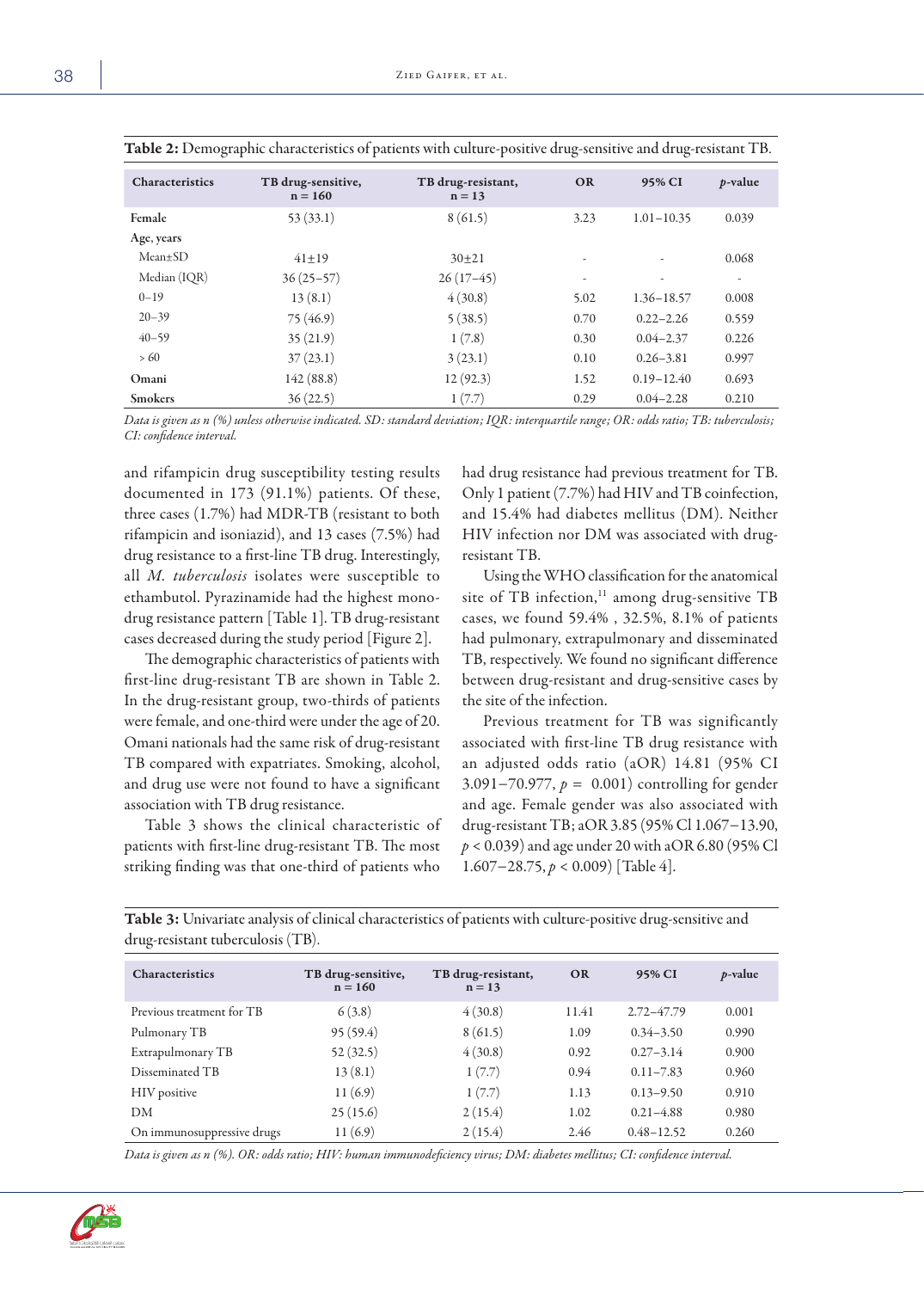| Characteristic            | aOR  | <i>p</i> -value | 95% CI         |
|---------------------------|------|-----------------|----------------|
| Gender (female)           | 3.85 | 0.039           | $1.07 - 13.90$ |
| Age < 20 years            | 6.80 | 0.009           | $1.61 - 28.75$ |
| Age > 20 years            | 0.08 | 0.006           | $0.01 - 0.47$  |
| Previous treatment for TB | 1481 | 0.001           | $3.09 - 70.98$ |

Table 4: Adjusted odd ratios (aOR) for risk factors associated with tuberculosis (TB) drug resistance.

*CI: confidence interval.*

### DISCUSSION

Previous treatment with anti-TB drugs was the strongest predictor for the development of drugresistant TB. Several other studies have also identified this association.<sup>10,12,13</sup> TB drug resistance can occur when anti-TB drugs reach the site of infection in insufficient concentrations. This leads to the selective growth of resistant TB bacterial strains.<sup>14</sup> Drugresistant TB can occur in two contexts. Primary TB drug resistance occurs when a patient becomes infected with a drug-resistant TB strain, while secondary drug resistance occurs when a patient is initially infected with a drug-sensitive strain, and inadequate treatment leads to the appearance of new resistant strain. Our data suggest that the main risk factor for TB drug resistance in our patients was insufficient treatment of previously diagnosed TB.

We estimated the prevalence of MDR-TB within our population to be 1.7%. This is lower than the national average in 2014, which was 2.4%.<sup>2</sup> This is also significantly lower than the rates reported in neighboring countries such as the United Arab Emirates, Kuwait, and Saudi Arabia.10,15,16 Of note, in our study, the proportion of any drug-resistant TB was 7.5%, which to our knowledge has never been estimated in Oman.12

We found a statistically significant association between younger age and drug-resistant TB. This is in line with findings reported in previous studies.16−18 This association may be due to the lack of adherence to TB therapy in this age group. An unusual finding in our analysis was the statistical association between female gender and drug resistance. Although a few previous studies demonstrated this finding, the overwhelming majority of studies reported no association between TB drug resistance and gender. One possible explanation for why females have higher risk of resistance is increased exposure as caretakers of sick family members in Omani culture.17−19 We found no significant association between DM, HIV,

intravenous drug abuse, and alcohol abuse with TB drug resistance.

A meta-analysis in Europe found a significant association between country of birth and MDR-TB indicating an influence of immigration on MDR-TB rates.20−21A recent molecular TB study performed in Oman shows evidence of a possible influx of MDR-TB from abroad.7 However, we found no association between nationality and drug-resistant TB. This could be explained by the fact that the most of TB patients seen in our hospital are Omani (88.8% of patients in this study were Omani).

This study had several limitations. Firstly, not all relevant variables associated with TB drug resistance were included. In patients with a history of previous TB, we lacked information about TB culture susceptibility and treatment. However, we were able to assess the magnitude and identify the main risk factors for drug-resistant TB in our patients. Secondly, our study included only patients admitted to a tertiary care center, meaning that the burden of TB drug resistance may be overestimated compared to the national population. Furthermore, we reviewed data over 10-years and found a clinically significant but relatively small number of drugresistant TB cases, which may have an impact on the accuracy and precision of our results.

### CONCLUSION

The high prevalence of drug-resistant TB found in our study is a public health issue of great concern. Our results show that previous TB treatment, younger age, and female gender were associated with developing drug-resistant TB. Understanding the magnitude and the risk factors of TB drug resistance is a useful adjuvant for clinicians and public health workers involved in the treatment and control of the disease.

#### *Disclosure*

The authors declared no conflicts of interest. No funding was received for this study.

#### references

- 1. Daniel TM. The history of tuberculosis. Respir Med 2006 Nov;100(11):1862-1870.
- 2. World Health Organization. Geneva. Global Tuberculosis Report 2015 [cited 2016 October]. Available from: http:// www.who.int/tb/publications/global\_report/en/.
- 3. Dheda K, Gumbo T, Gandhi NR, Murray M, Theron G, Udwadia Z, et al. Global control of tuberculosis: from